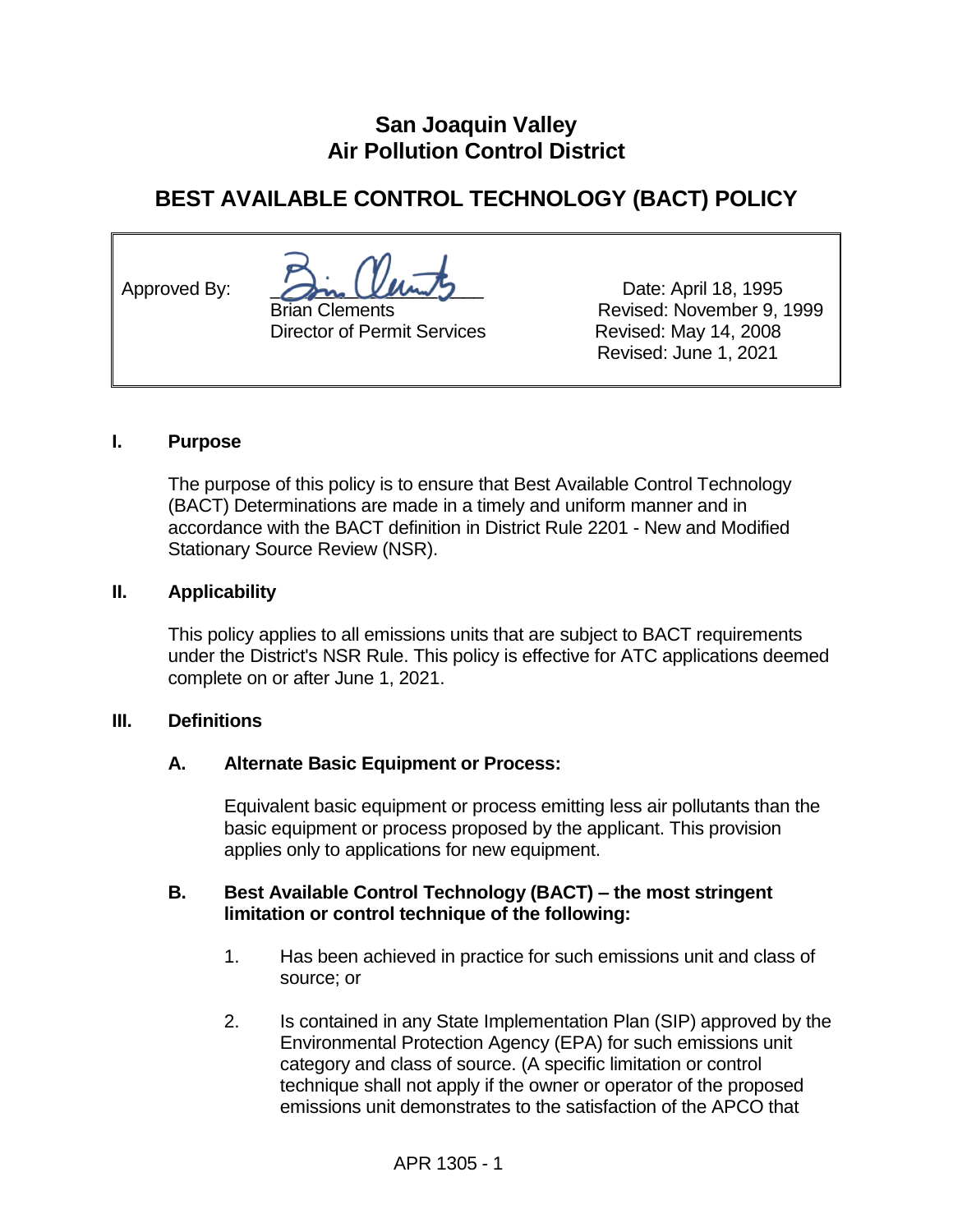such limitation or control technique is not presently achievable); or

- 3. Is contained in an applicable federal New Source Performance Standard; or
- 4. Is any other emission limitation or control technique, including alternative basic equipment or process or changes of control equipment, found by the APCO to be technologically feasible for such class or category of sources or for a specific source, and cost effective as determined by the APCO.

#### **C. Cost Effectiveness Threshold – the threshold, above which a control alternative is not cost effective.**

Cost Effectiveness Thresholds (\$/ton):

| <b>NOx</b> | יי<br>JU | /OC    | SOx    | PM10/PM2.5 |
|------------|----------|--------|--------|------------|
| ,600<br>21 | 400      | 22,600 | 18,300 | .400       |

These thresholds do not directly apply to analyses for control options that would control multiple pollutants. For options that would control more than one pollutant, a Multi Pollutant Cost Effectiveness Threshold (MCET) shall be calculated.

The cost effectiveness threshold shall be adjusted annually based on the California Consumer Price Index as compiled and reported by the Department of Industrial Relations. The threshold shall be rounded up to the nearest \$100. Each year the District will present the proposed adjustment at a regularly scheduled Permit Stakeholder meeting prior to the new threshold taking effect.

If there is not a cost threshold for a pollutant for which BACT is required, the threshold for the most similar pollutant shall be utilized. For example, since ammonia is a PM<sup>10</sup> precursor, the PM<sup>10</sup> cost threshold would be utilized to determine the cost effectiveness of an ammonia control option.

#### **D. District Standard Emissions:**

For new emission units, District Standard Emissions are equal to the emissions level allowed by the applicable San Joaquin Valley Air Pollution Control District (District) rule once the final compliance date for the rule has passed. The emission limits in the applicable District prohibitory rule shall be those that the particular emission unit would be subject to. If the applicable rule has both standard and enhanced compliance options, the standard compliance option date and emission standard shall be used.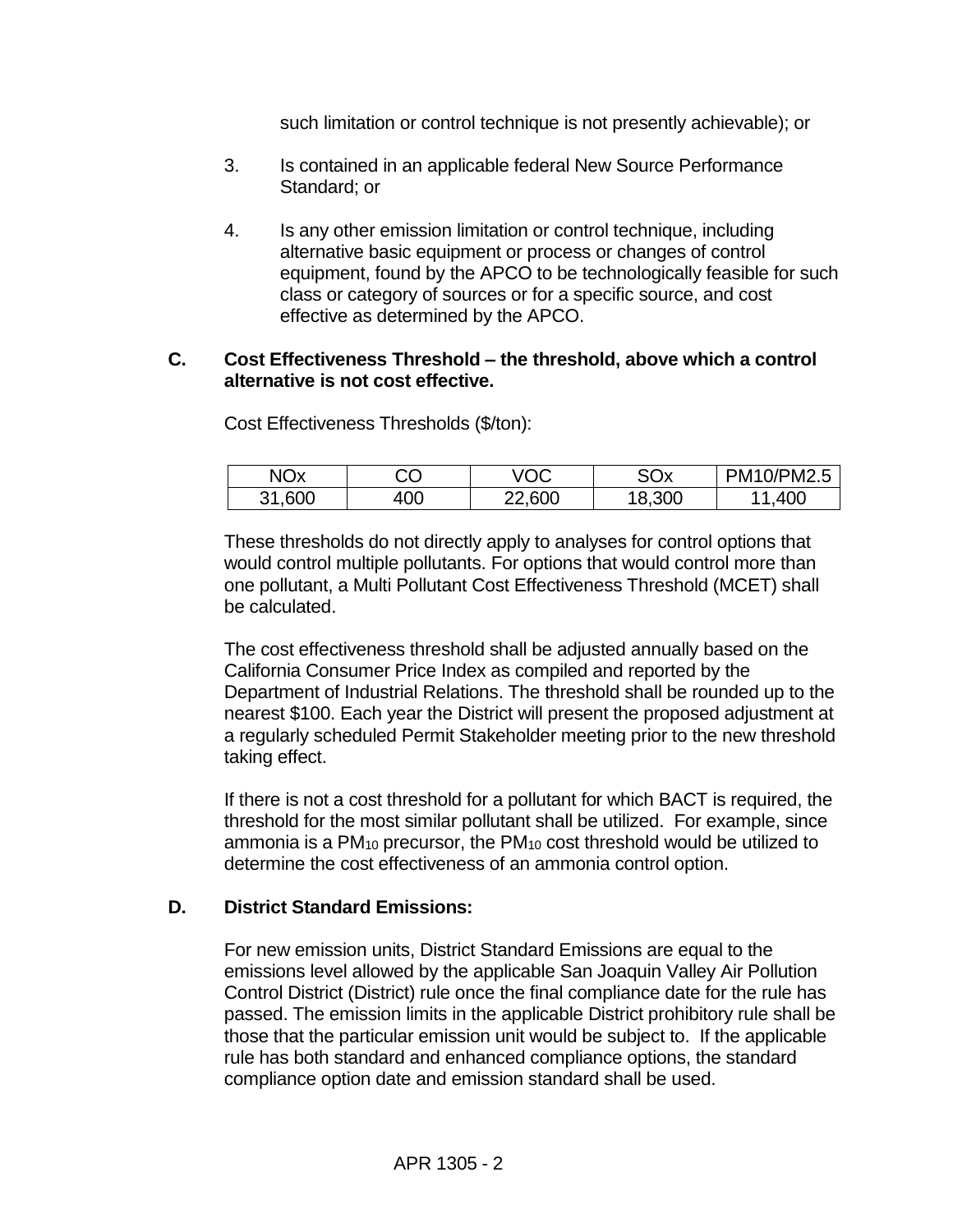For currently permitted emission units, District Standard Emissions are equal to the emissions level allowed by the current PTO. If the rule level that the unit is currently subject to is lower than the permitted limit, the applicable rule level shall be used.

If there is no District prohibitory rule limit that applies to the new emission unit or if the existing emission unit does not have permitted emission limits, District Standard Emissions shall be set equal to commercially available emissions levels (as determined by an industry survey) for similar units. If insufficient information is available to make a determination regarding commercially available emissions levels, District Standard Emissions shall be estimated based on EPA's Compilation of Air Pollutant Emission Factors (AP-42), or other references determined by the District to be appropriate.

#### **E. Equipment Life:**

An equipment life of 10 years shall be used in cost effectiveness calculations unless a different equipment life is determined by the District to be more appropriate.

#### **F. Interest rate:**

The interest rate is 4%.

The interest rate used in cost effectiveness calculations shall be determined annually as follows:

- 1) Determine the three year moving average for the previous three years of the annual US Treasury 10-year constant maturity security interest rate
- 2) Add two percentage points to account for incremental risk
- 3) Round up the result to the next highest integer

Each year the District will present the proposed adjustment at a regularly scheduled Permit Stakeholder meeting prior to the new rate taking effect.

### **G. Multi-Pollutant Cost Effectiveness Threshold (MCET):**

A cost threshold calculated to determine whether an emission control alternative that would control more than one pollutant would be cost effective. Only pollutants for which BACT is triggered shall be included in the calculation. The MCET is calculated as follows:

 $MCET = \sum$ (ton emission reduction pollutant<sub>i</sub>) x (cost effectiveness threshold pollutanti)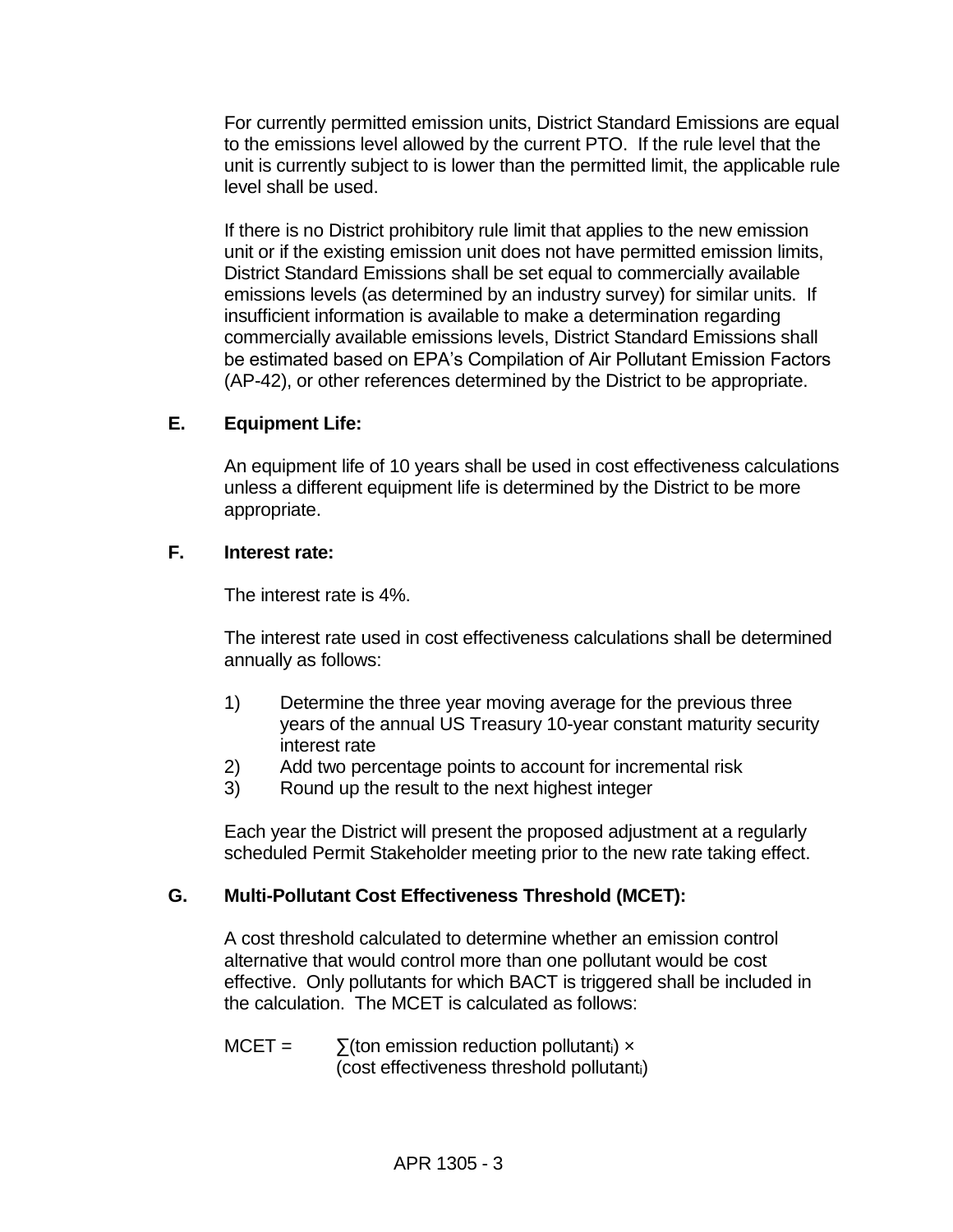### **H. Technologically Feasible:**

A practically applicable emission control technology or technique that, based on physical, chemical, and engineering principles, could be applied to the specific class and category of source in a commercial setting. Technologically feasible control options have not been achieved in practice.

#### **IV. BACT Determination Cutoff Date**

For emission sources that apply for an Authority to Construct prior to installation or alteration of an emissions unit, BACT Determinations are to be based upon the control technologies and methods for the same or similar source categories, listed in the District's BACT Clearinghouse on the date the application is deemed complete.

If the proposed emission source is not covered in the District's BACT Clearinghouse as of the date the application is deemed complete, then all other control technologies or methods available as of the date the application is deemed complete must be considered in determining BACT for the project.

In any case, for projects subject to the requirements of District Rule 2201, if written public comments subsequent to the District's preliminary decision identify other control technologies or methods, such technologies or methods must be considered in determining BACT prior to taking final action on the application.

#### **V. District's BACT Clearinghouse**

To assist applicants in selecting appropriate control technology for new and modified sources, and to assist the District staff in conducting the necessary BACT analysis, the District will actively update and maintain a BACT Clearinghouse on the District's website.

The approval of the Director of Permit Services (or designee) must be obtained prior to incorporation of new BACT requirements in permits issued by the District. Additionally, the BACT Clearinghouse must be updated for each new determination in accordance with the procedures outlined in this policy. New determinations include those made for a class or category of source not covered in the District BACT Clearinghouse and those made for control equipment or techniques not listed the District BACT Clearinghouse for a particular class or category of source.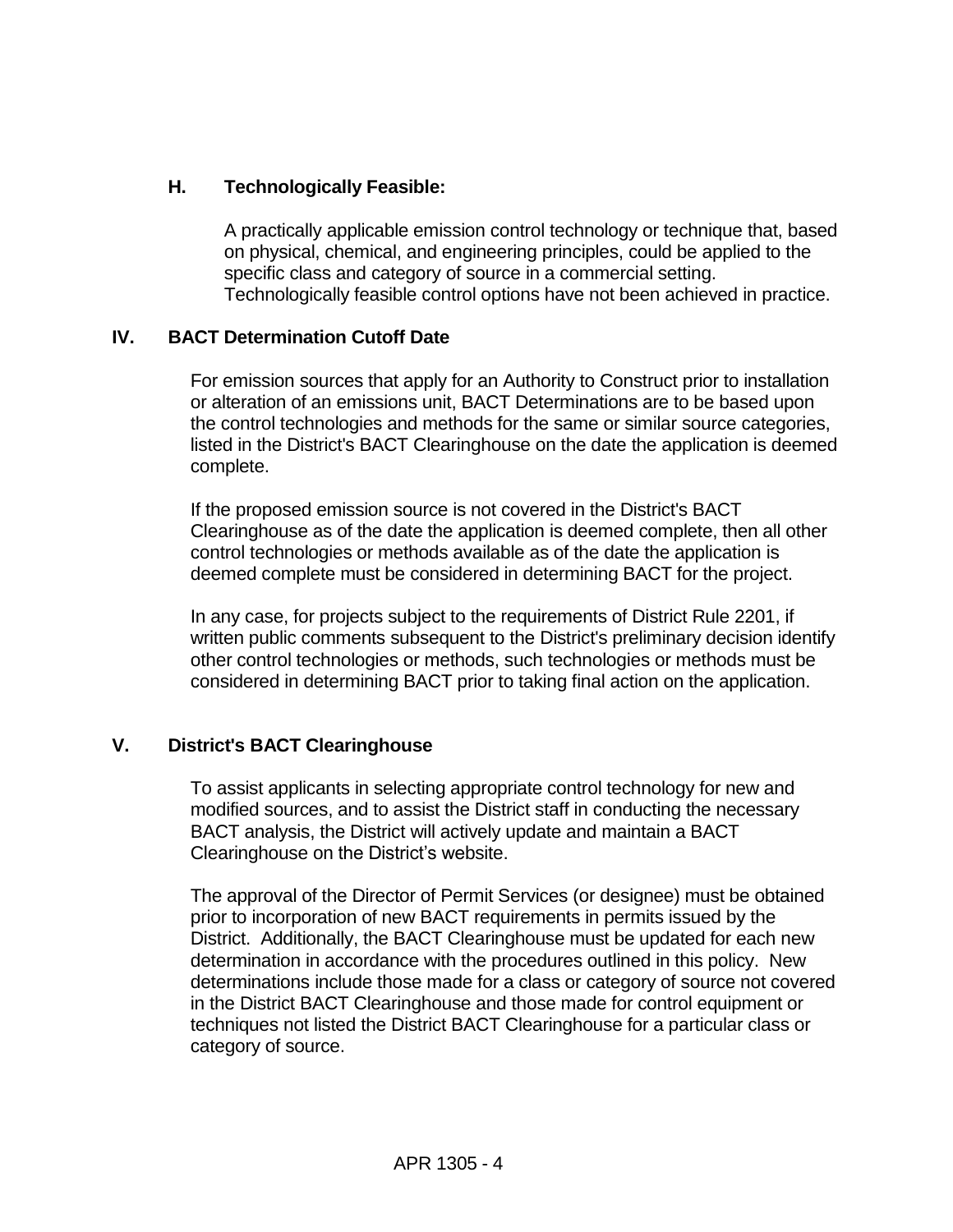### **VI. Updates to the District's BACT Clearinghouse**

#### **A. New and Revised BACT Determinations**

The District will take a proactive approach to update the BACT Clearinghouse. Updates to the BACT Clearinghouse may occur when evaluating applications for new and modified sources, or when the District is made aware of and documents any of the following:

- 1. A new control technique or emission limitation is deemed as achieved in practice for a class or category of sources;
- 2. A new control technique or emission limitation is required as a part of any SIP approved by the EPA for a class or category of sources;
- 3. A new control technique or emission limitation is required in an applicable federal New Source Performance Standard; or
- 4. A new control technique or emission limitation is found to be technologically feasible for a class or category of sources.

#### **B. Procedures for Updating the BACT Clearinghouse**

Updates to the District's BACT Clearinghouse shall be made in accordance with the following procedures:

- 1. New or revised BACT proposals may be made by the District staff, the applicants, or the public. New or revised control technique or emission limitation are incorporated in the District's BACT Clearinghouse as the District staff review applications for new and modified sources, or as they become aware of new or revised control technique or emission limitation that are technologically feasible, achieved in practice, or incorporated in an EPA approved SIP. In order to update the District's BACT Clearinghouse, the following information must be documented:
	- a) Name and location of the source utilizing the control technology. Include the type of business and the size of the source. When necessary, information on the size of source should include data on the emissions unit as well as the stationary source.
	- b) Manufacturer and type of pollution control device.
	- c) Performance requirements specified under applicable permits issued by this district or any other permitting agency, or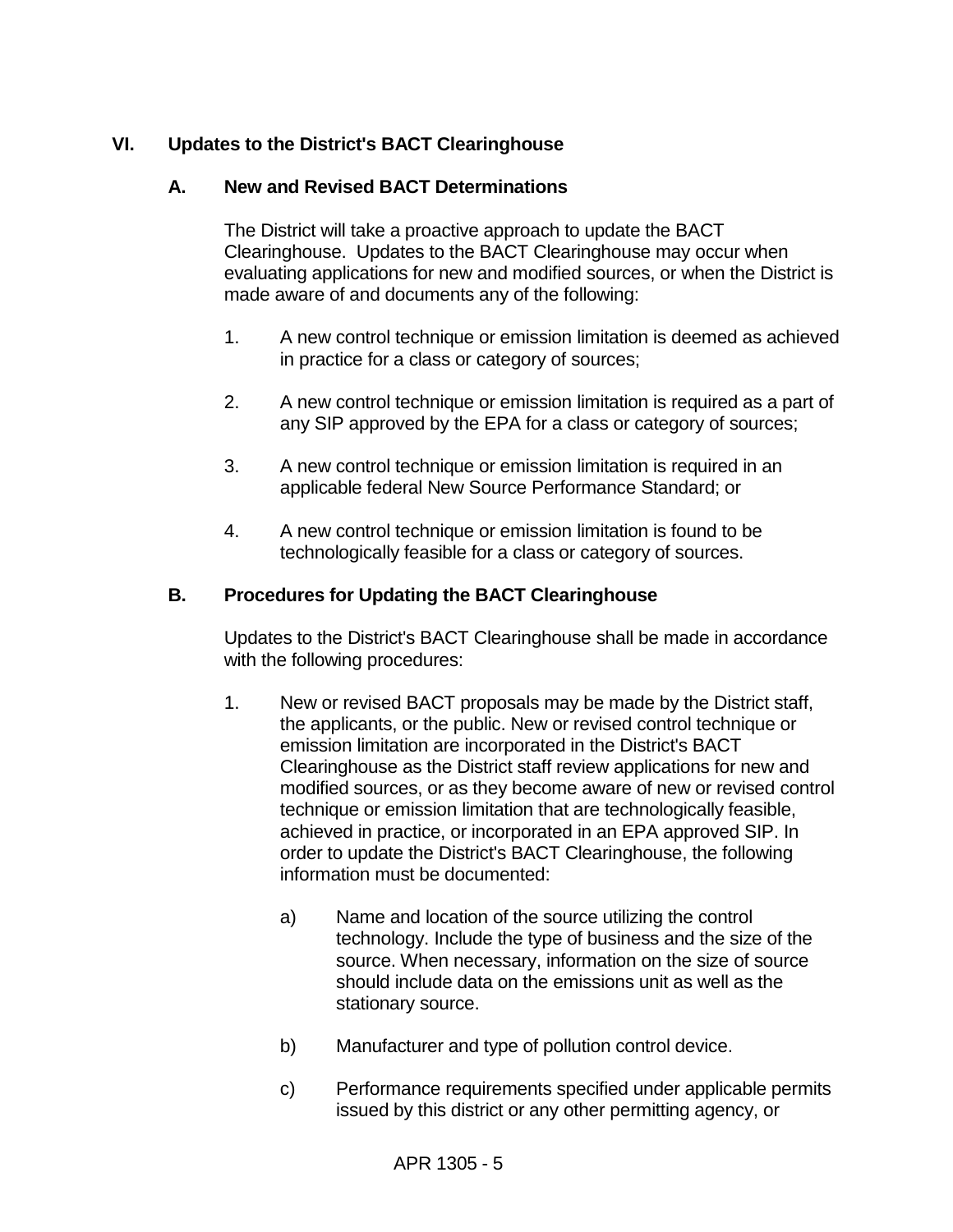contained in an EPA approved SIP. Include the date of BACT Determination or the effective date of the new standard.

- d) Available test or performance data.
- e) For addition of a technologically feasible control measure, appropriate technical and engineering data to substantiate technological feasibility for the affected class and category of sources.
- 2. The above documentation must be forwarded to the Director of Permit Services.
- 3. Additional and revised Determinations will only be approved if they comply with the definition of BACT in District Rule 2201.
- 4. Upon approval by the Director of Permit Services (or designee), additional and revised Determinations will be posted to the District BACT clearinghouse.

#### **VII. Determination of Achieved-in-Practice**

For a control technology to be deemed as having been achieved in practice, the following conditions must be met:

- The rating and capacity for the unit where the control was achieved must be approximately the same as that for the proposed unit.
- The type of business (i.e. class of source) where the emissions units are utilized must be the same.
- The availability of resources (i.e. fuel, water) necessary for the control technology must be approximately the same.

Under the above circumstances, a control technology can be deemed as having been achieved in practice, and can be required as BACT without having to make a cost effectiveness determination.

#### **VIII. BACT Analysis During the Preliminary Review of Applications**

The primary purpose of the Preliminary Review of an application is to determine its completeness within the 30-day statutory deadline. To deem the application complete, in addition to the other necessary information, it must contain the necessary data to conduct a top-down BACT analysis, and to ensure compliance with the BACT requirements.

Ordinarily, a detailed BACT analysis will be performed as a part of the Application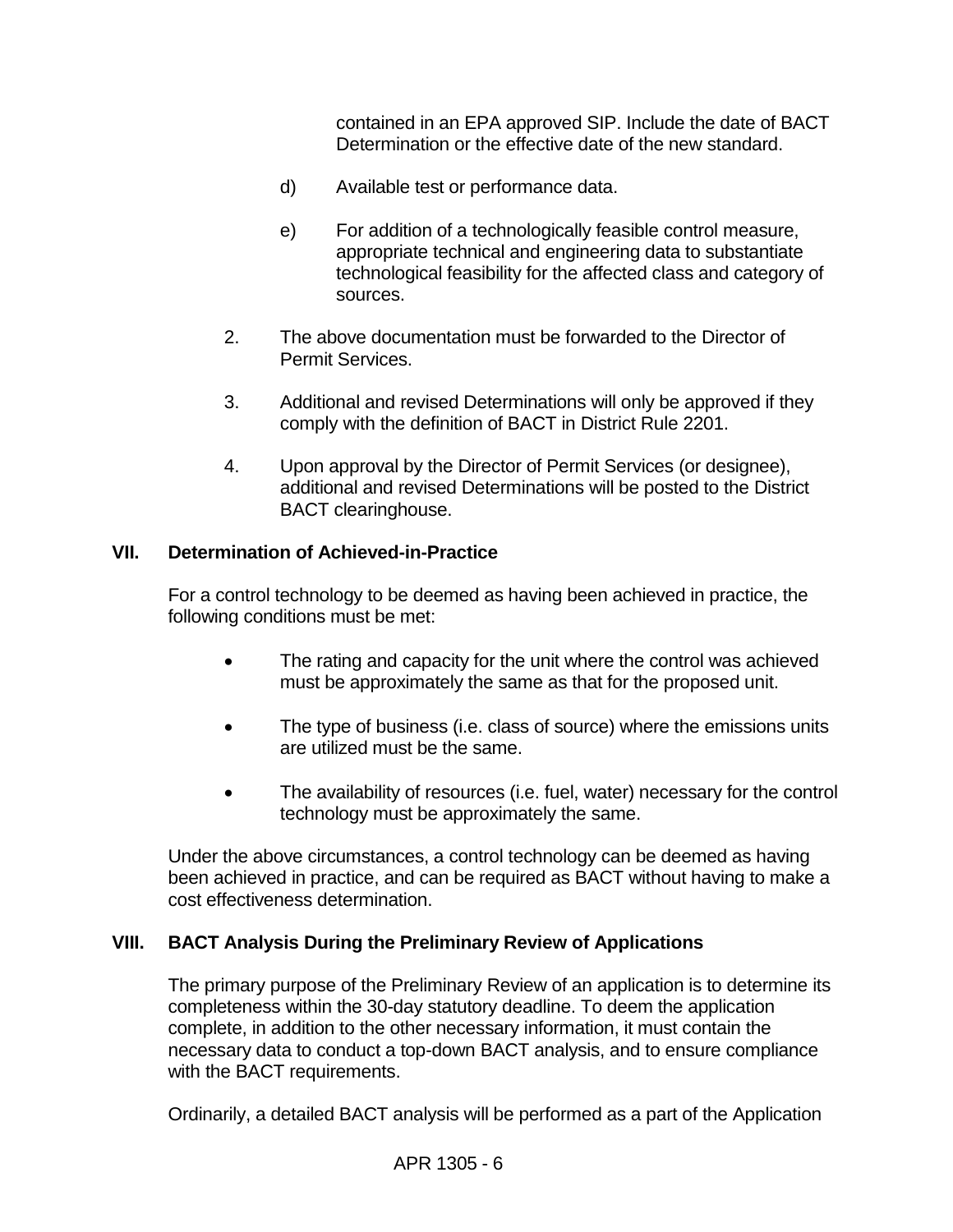Review after the application is deemed complete. However, in cases where without a detailed BACT analysis, it is obvious that the proposal does not comply with the BACT requirements, the applicant must be notified of the BACT deficiencies in the form of an application incompleteness letter.

### **IX. Top-Down BACT Analysis**

A top-down BACT analysis shall be performed as a part of the Application Review for each application subject to the BACT requirements pursuant to the District's NSR Rule. The following steps shall be documented in a top-down analysis: (For source categories or classes covered in the BACT Clearinghouse, relevant information under each of the following steps may be simply cited from the Clearinghouse without further analysis.)

## **A. Step 1 - Identify All Control Technologies**

The first step in a top-down analysis is to identify, for the emissions unit in question, all available control options. Available control options are those air pollution control technologies or techniques, including alternate basic equipment or process with a practical potential for application to the emissions unit in question. The control alternatives should include not only existing controls for the source category in question, but also through technology transfer, controls applied to similar source categories and gas streams.

For classes and categories covered in the District's BACT Clearinghouse, the list of available control technologies shall be limited to those listed in the Clearinghouse as of the date the application is deemed complete, except when allowed pursuant to Section IV of this policy.

### **B. Step 2 - Eliminate Technologically Infeasible Options**

In the second step, the technological feasibility of the control options identified in Step 1 is evaluated with respect to the source-specific or emissions unit- specific factors. To exclude a control option, a demonstration of technical infeasibility must be clearly documented and should show, based on physical, chemical, and engineering principles, that technical difficulties would preclude the successful use of the control option for the emissions unit under review.

For classes or categories of sources covered in the District's BACT Clearinghouse, all controls listed as technologically feasible must be considered in the final BACT selection and must not be eliminated in this step.

## **C. Step 3 - Rank Remaining Control Technologies by Control Effectiveness**

In Step 3, all remaining control alternatives not eliminated in Step 2 must be ranked and then listed in order of overall control effectiveness for the pollutant under review, with the most effective control alternative at the top. A separate list should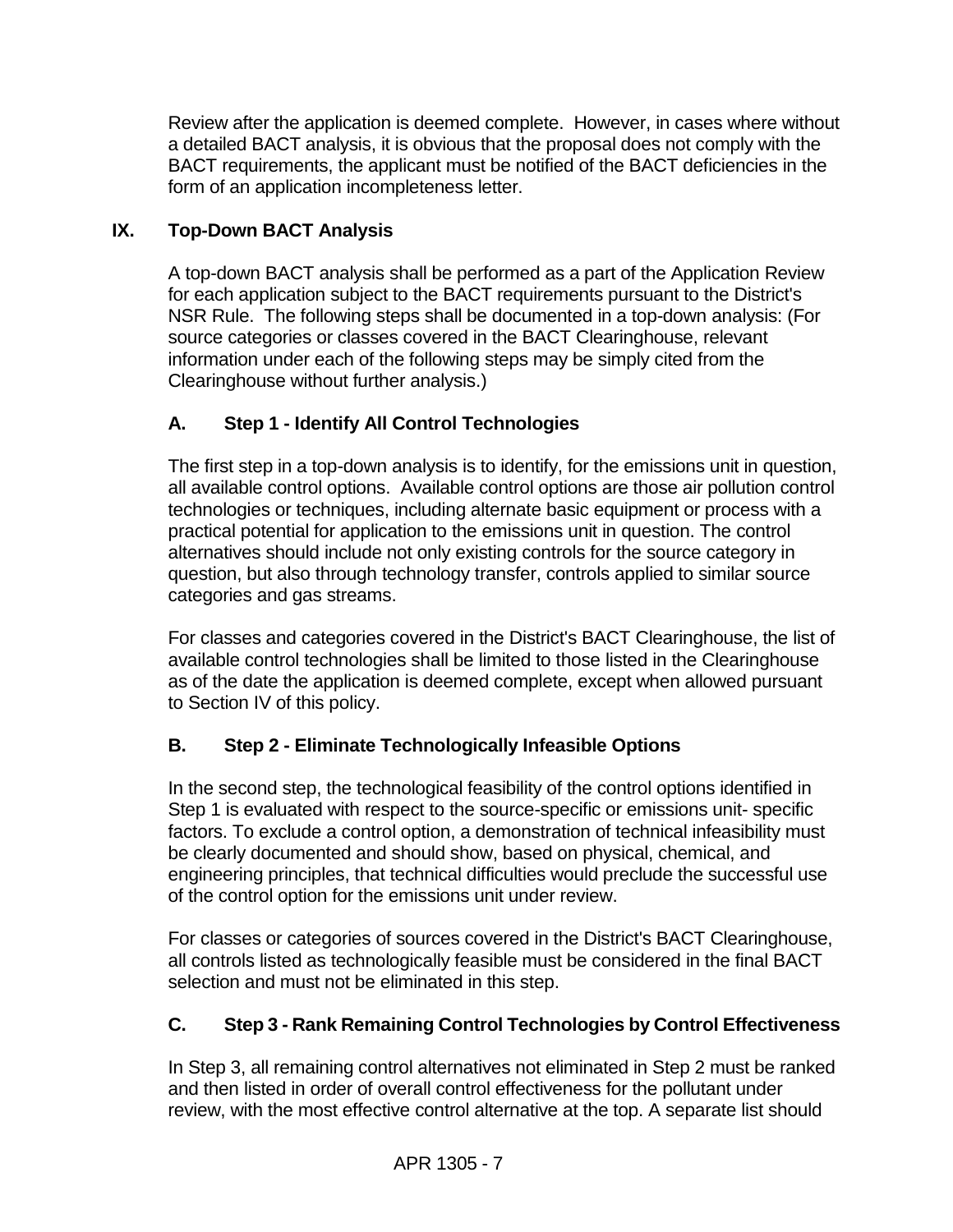be prepared for each pollutant and for each emissions unit subject to the BACT requirement. The list should present the array of control alternatives and should indicate the effectiveness of each alternative. The list should also indicate if the alternative has been achieved in practice for the class and category of source in question.

### **D. Step 4 - Cost Effectiveness Analysis**

After the identification of available and technologically feasible control options, economic impacts are considered to arrive at the final level of control. After performing a cost effectiveness analysis, in accordance with the procedures outlined in Section X of this policy, control options that are not cost effective, except for controls that are achieved in practice or are required by an EPA approved SIP, shall be eliminated from consideration.

Cost effectiveness analysis is not required under the following circumstances:

- 1. The applicant is proposing the most effective alternative in the ranking list from Step 3.
- 2. The most effective alternative in the ranking list from Step 3 has been achieved in practice or is required pursuant to an EPA approved SIP for the class and category of source in question.
- 3. Cost effectiveness analysis is not required for control alternatives which are deemed achieved-in-practice, except for achieved-in-practice alternate basic equipment or process. (A cost effectiveness analysis must always be conducted before requiring alternate basic equipment or process.)
- 4. Except for alternate basic equipment or process, a new cost effectiveness analysis is not required if cost effective analysis for the specific piece of equipment or operation was conducted by the District within 12 months preceding the date an application is received. A copy of the prior cost effectiveness analysis shall be attached to the Application Review, and its applicability must be documented in the Application Review.

## **E. Step 5 - Select BACT**

The most effective control option not eliminated in Step 4 is selected as BACT for the pollutant and emissions unit under consideration, except for the following:

1. Alternate basic equipment or process shall not be required for modifications to, or transfer of location of existing equipment with valid District Permit to Operate.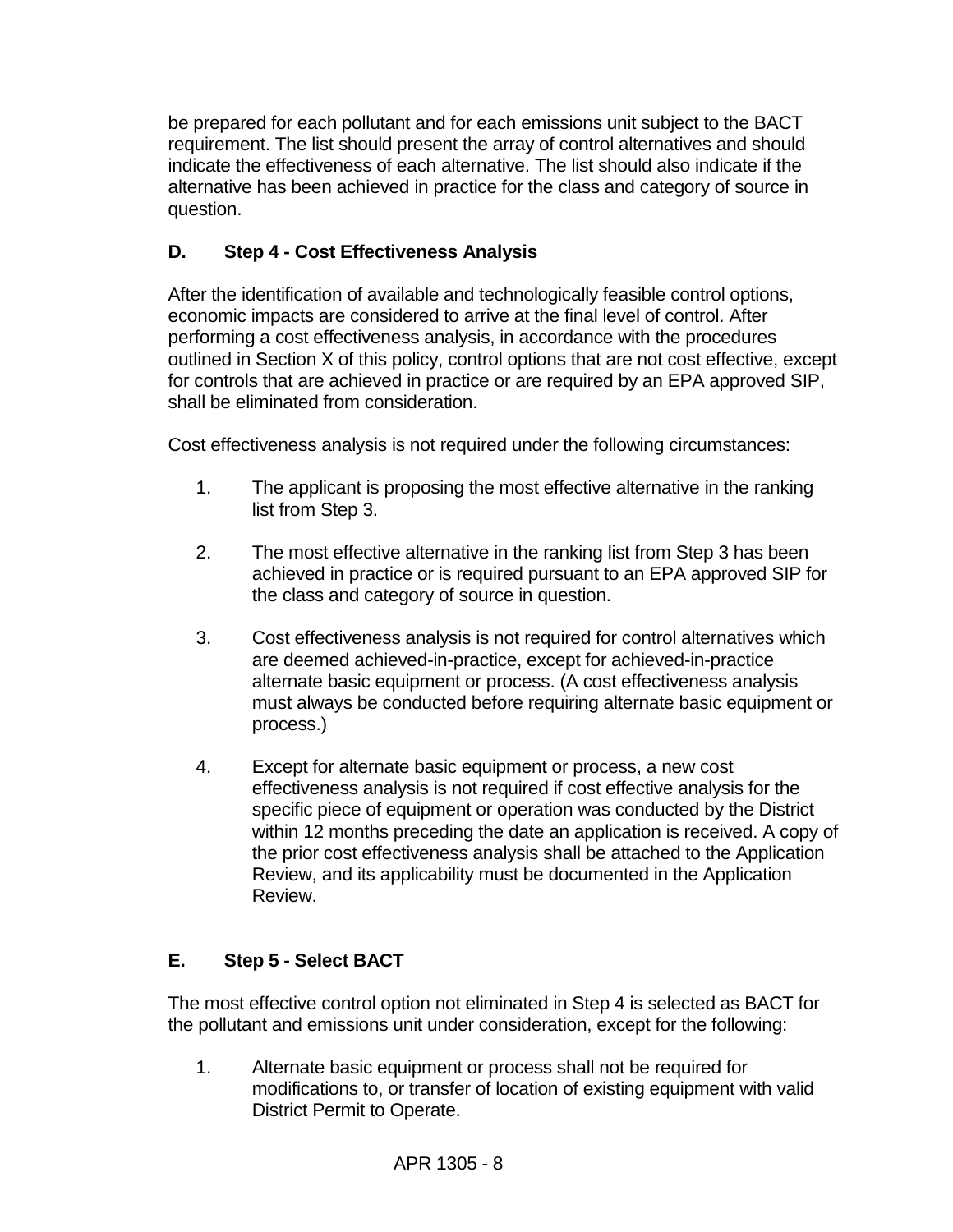- 2. Alternate basic equipment or process shall not be required if its use results in an increase in emissions within the District.
- 3. The applicant may propose to use any control technology other than the control technology required by the District if they can demonstrate that the proposed control technology can reduce air pollutant(s) as, or more, effectively than the required control technology.

### **X. Procedures for Conducting Cost effectiveness Analysis**

#### **A. Technologically Feasible Alternatives**

1. Calculate an equivalent annual cost from a capital cost using a capital recovery factor as shown below:

$$
A = P
$$
  

$$
A = P
$$
  

$$
(1+i)^{n} - 1
$$
  

$$
(1+i)^{n} - 1
$$

- A = Equivalent Annual Control Equipment Capital Cost
- $P =$  Present value of the control equipment, including installation cost

 $i =$  interest rate

 $n =$  equipment life

- 2. Determine annual operating cost (labor, fuel, maintenance, utilities, etc.).
- 3. Calculate the total annual cost by summing the equivalent annual control equipment cost and the annual operating cost (Steps 1 and 2 above).
- 4. Calculate the annual emission reduction as follows:

Emission reduction (ton/year) = District Standard Emissions – Emissions with technologically feasible BACT

- 5. If BACT controls only one type of air pollutant, calculate the control cost per ton of air pollutant reduced by dividing the total annual cost (Step 3) by the annual emission reduction for the air pollutant. If the control cost per ton exceeds the cost effectiveness threshold, the BACT control option is not required.
- 6. If a BACT option controls more than one type of air pollutant, calculate a Multi-Pollutant Cost Effectiveness Threshold (MCET) for the control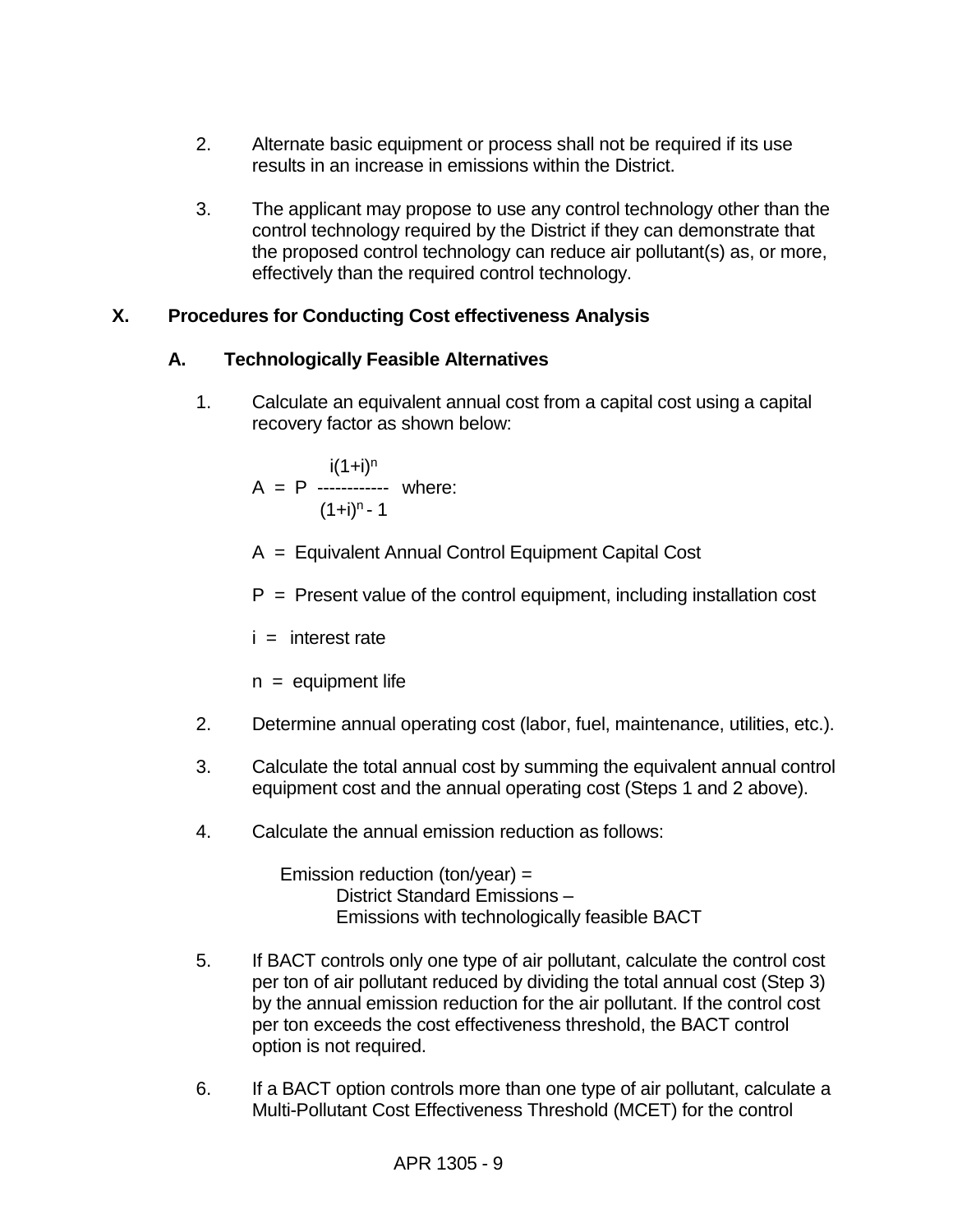option using the process shown below.

Example: If a control strategy reduces 2 tons of  $NO<sub>x</sub>$ , 4 tons of  $SO<sub>x</sub>$ , and 0.1 ton of particulate matter, the MCET would be calculated as follows:

 $MCET = (2 \text{ tons } NOx/yr) * ($31,600/ton NOx) +$ (4 tons SOx/yr) \* (\$18,300/ton SOx) + (0.1 ton PM/yr) \* (\$11,400/ton PM)  $= $137,540$  per year

If the total annual cost, (Step 3) exceeds this MCET, the control technology or equipment under review cannot be required as BACT.

7. If the control technology or equipment is not cost effective, perform the cost effectiveness analysis for the next less stringent control technology or equipment as appropriate.

#### **B. Alternate Basic Equipment or Process:**

1. Calculate the cost effectiveness of alternate basic equipment or process using the following formula:

 $CE_{alt} = (COST_{alt} - COST_{basic}) / (EMISSION_{basic} - EMISSION_{alt})$  where:

 $CE<sub>alt</sub>$  = the cost effectiveness of alternate basic equipment expressed as dollars per ton of emissions reduced

 $COST<sub>alt</sub>$  = the equivalent annual capital cost of the alternate basic equipment plus its annual operating cost

 $COST<sub>basic</sub>$  = the equivalent annual capital cost of the proposed basic equipment, without BACT, plus its annual operating cost

 $EMISSION<sub>basic</sub> =$  the emissions from the proposed basic equipment, without BACT

 $EMISSION<sub>alt</sub> =$  the emissions from the alternate basic equipment

#### **XI. Enhanced Procedures to the BACT Policy**

As authorized and directed by the Governing Board on August 19, 1999, the District implemented the following measures aimed at enhancing public participation and involvement in the BACT Determination process:

1. The District will hold public workshops prior to finalizing BACT Determinations that will have a potential impact on a large category for which the new determination may represent a significant change in